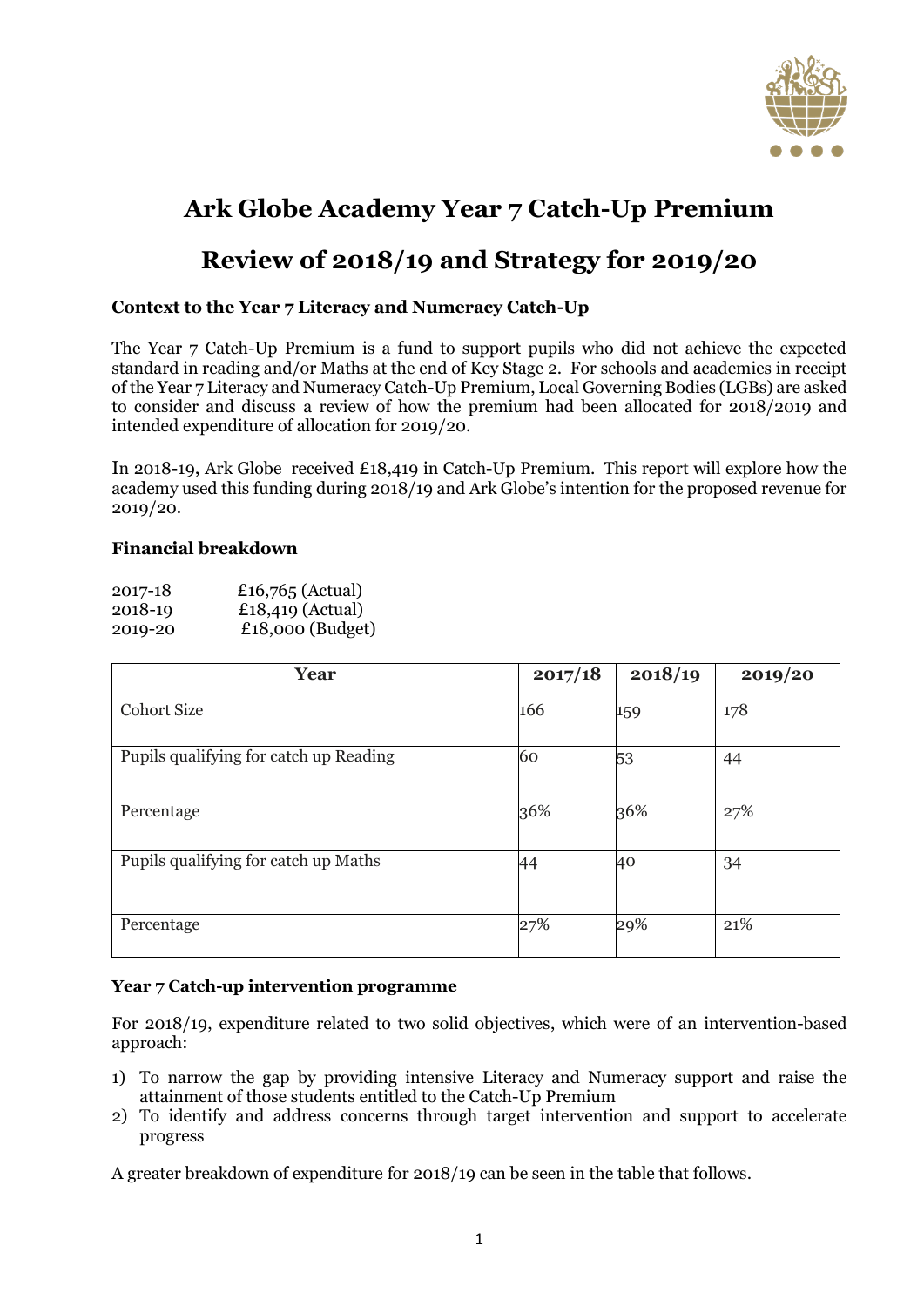

### **Expenditure for 2018/19**

| <b>Strategy</b>                      | <b>Detail</b>                                                                                                                                                                                                                                                                                                                           | <b>Expenditure Costs</b> | <b>Impact / additional comments</b>                                                                                                                                                                                                                                                                                                                                                                                                                                          |
|--------------------------------------|-----------------------------------------------------------------------------------------------------------------------------------------------------------------------------------------------------------------------------------------------------------------------------------------------------------------------------------------|--------------------------|------------------------------------------------------------------------------------------------------------------------------------------------------------------------------------------------------------------------------------------------------------------------------------------------------------------------------------------------------------------------------------------------------------------------------------------------------------------------------|
| Reading age<br>testing               | Baseline test to identify pupils who need intervention<br>and track pupil progress.                                                                                                                                                                                                                                                     | £2100                    | Improved reading ages through identifying students requiring<br>specific intervention between the Key Stages; this all informed<br>internal intervention processes.<br>All year groups have progressed in Reading Ages, with Year 7, 9<br>and 10 progressing at a greater rate than chronologically during<br>the 8-month period. This enabled the academy to gain an insight<br>into where to target interventions and to track students over<br>their time at the academy. |
| Accelerated<br>reader                | Pupils select a reading book which is appropriate to<br>their reading age. They complete thour in class<br>reading and 30 minutes at home each day. All 159<br>Year 7 pupils received this intervention. Pupils with<br>the lowest reading ages are targeted by the Librarian,<br>LAs and Teachers in the sessions, with extra support. | £2500                    | Scheme supported in increasing student reading comprehension,<br>improving student confidence in reading and further improving<br>reading levels / ages – will carry forward for 2019/20.                                                                                                                                                                                                                                                                                    |
| <b>Active Literacy</b><br>Kit        | LA (Learning Assistant) delivery in Inclusion; highly<br>focused programme designed to build accuracy,<br>fluency and automaticity in reading and spelling. (Lit.<br>programme – post Phonics)                                                                                                                                          | £1200                    | 43 students were involved with the scheme. This programme<br>has been redesigned in 2019/20 and will focus on 'reading for<br>meaning'. This will be assessed through Reading ages,<br>comprehension questions and Accelerated reading tests                                                                                                                                                                                                                                 |
| Numeracy<br>Programme                | Small group tuition delivered through LAs and<br>specialist teaching.                                                                                                                                                                                                                                                                   | £1200                    | 45 students with low levels of numeracy, identified by the AP for<br>Maths and the SENDCO, were given extra numeracy lessons to<br>bridge knowledge and cognition gaps in both KS3 and KS4; the<br>member of staff delivering these departed at Easter.                                                                                                                                                                                                                      |
| Speech and<br>Language<br>Therapists | 1:1 support strategy shared with pupils                                                                                                                                                                                                                                                                                                 | £350 per day             | Scheme ran through 'Unlocking Language'. Supported holistic<br>intervention mapping for students with SEND requirements to<br>gain better progress.                                                                                                                                                                                                                                                                                                                          |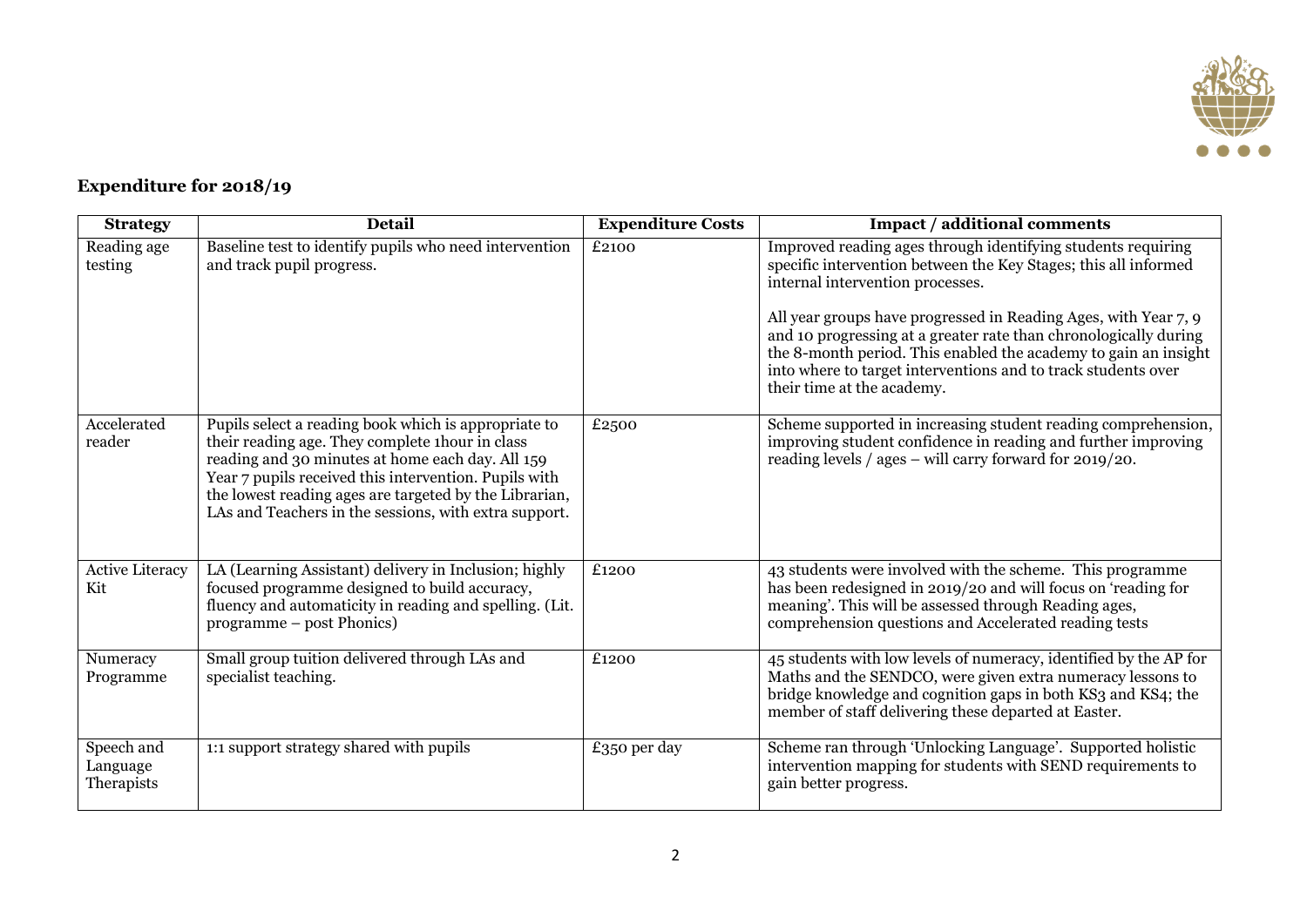

| WRAT <sub>4</sub> | Baseline test to identify area of need for intervention.<br>Reading, spelling or comprehension.                                     | £1500 | 47 students eligible for WRAT 4. Scheme has supported<br>improving reading, spelling and comprehension knowledge at<br>$KS3$ – refer to reading age data overall as a supportive<br>mechanism in improving attainment here. |
|-------------------|-------------------------------------------------------------------------------------------------------------------------------------|-------|-----------------------------------------------------------------------------------------------------------------------------------------------------------------------------------------------------------------------------|
| Fresh Start       | 18 students in KS4 were included in this class;<br>Phonics based intervention 3 hours a week through<br>specially trained teaching. | £4200 | 18 students for $2018/19$<br>47 eligible for 2019/20<br>Impact as per WRAT 4.                                                                                                                                               |

#### **Strategy for the year ahead: 2019/20**

Through a review of the 2018-19 strategies, the 2019-20 Year 7 Catch Up Premium funding will be spent on addressing the following key areas:

- a) Improving how SEND students further improve access to the curriculum
- b) Monitoring, evaluating and reviewing current external support mechanisms (e.g. the Accelerated Reading programme)
- c) Extension and development of intervention for Numeracy and Literacy

Please refer to the table on the next page.

| <b>Strategy</b>                                 | Detail                                                                                                                                                                                                                                                                                                                                   | <b>Intended Impact</b>                                                                                           |
|-------------------------------------------------|------------------------------------------------------------------------------------------------------------------------------------------------------------------------------------------------------------------------------------------------------------------------------------------------------------------------------------------|------------------------------------------------------------------------------------------------------------------|
| Small focused group<br>intervention for English | An intensive Literacy programme will be delivered by LSAs before school<br>and/or withdrawal from lessons.                                                                                                                                                                                                                               | Focused intervention to gain maximum impact.<br>Personalised learning approach to support<br>individual's needs. |
|                                                 | Students will complete the most appropriate material from bespoke<br>Phonics classes for Nurture sets (Year 7 and 8 groups for 2018-19). In<br>Year 8, Fresh Start has been replaced by a bespoke Literacy programme<br>as Reading Age data suggested many of the class had progressed beyond<br>the level where phonics was worthwhile. | Develop spelling, punctuation, grammar skills,<br>reading and comprehension.                                     |